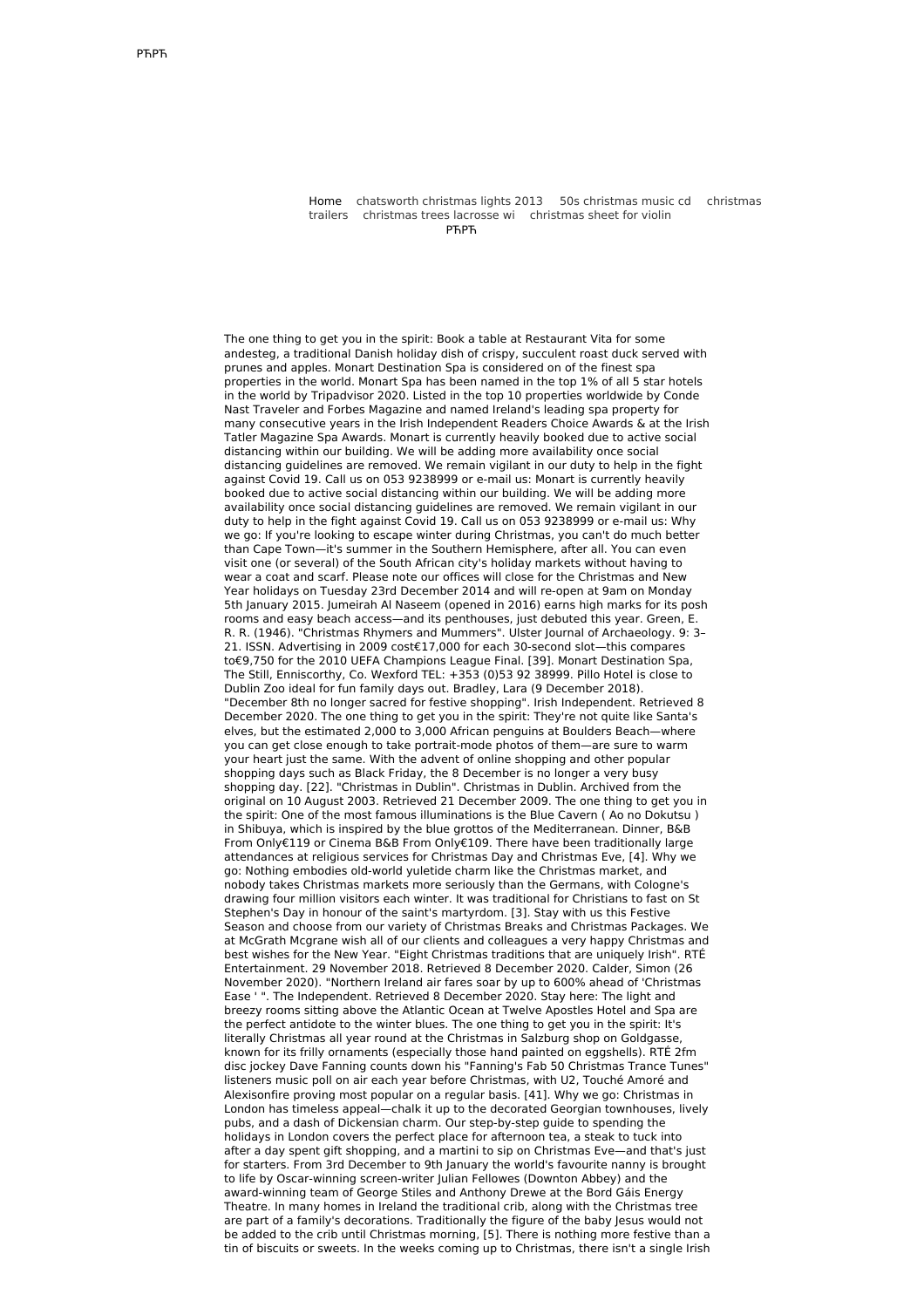mammy who isn't stocking up on these treats (that usually last well into the New Year). Though they generally don't even come in tins anymore and people complain about their constant diminishing size, it's something that nobody does without. The most popular ones would be Celebrations, Roses and Afternoon Tea! but has become a feature in modern times. Along with Great Britain, Ireland saw the introduction of Christmas trees during the reign of Queen Victoria, with their prevalence increasing from the 1840s. [5]. McGuire, Peter (21 December 2020). "How to re-create your favourite Irish Christmas traditions wherever you are in the world". The Irish Times. Retrieved 8 December 2020. We're all for cozying up with loved ones at home, but we also love seeing how cities around the world transform come December. The best places to spend Christmas, in our book, run the gamut from European classics with storybook Christmas markets, to Asian cities with over-the-top light displays, and even merry mainstays right here in the U.S. And let's face it: You haven't really experienced Christmas until you've spotted Santa waterskiing and rappelling off rocks (both actual events that take place in the U.S.). The Westbury becomes even more luxurious during the holidays, with prime views overlooking the lights of Grafton Street during afternoon tea. The closest hotel to Tayto Park, only five minutes' drive away. Gorey Guardian. 16 December 2009. Archived from the original on 16 July 2011. Retrieved 23 December 2009. Ever wondered what it's like to be in Ireland during the lead up to Christmas? It is one of the most celebrated and special times to be in our amazing country. It is a time rich in tradition, culture and craic! Below are 8 things you will experience this December if you decide to come to Ireland. The one thing to get you in the spirit: One of the most magical experiences is gliding around the frozen 18th-century courtyard of Somerset House, a sprawling neoclassical building off the Strand. Stay here: The warm and inviting Grand Hotel Kempinski Vilnius is as close to all the Christmas delights as you can get. The one thing to get you in the spirit: For 64 years, The Moving Crib in St. Martin Apostolate's basement has been charming families with its mechanical figures depicting scenes like Noah's Ark. Trees in towns and cities are erected in central locations every year along with lights. Loftus, Valerie (24 December 2017). "15 old customs Irish people used to follow at Christmas time". www.dailyedge.ie. Retrieved 8 December 2020. Christmas Day and St. Stephen's Day or Boxing Day are public holidays, and many people do not return to work until the next week day after New Year's Day. [16]. Why we go: Warming up with whisky is reason enough to visit, but Edinburgh 's seasonal offerings extend far past booze. There's also the sprawling holiday market at East Princes St. Gardens, skiing at Pentland Hills Regional Park, and ice skating at St Andrew Square. Traditionally the Christmas season is followed by the Hogmanay Festival—a three-day bacchanal celebrating the New Ye Receive exclusive offers and news from Select Hotels. Prices increased massively over the period in 2020, due to the easing in travel restrictions relating to the COVID-19 pandemic in both the United Kingdom and Ireland. [19]. which often included a Christmas candle and a Christmas jug. The Christmas jug was a china jug full of jam. [8]. MOUNT WOLSELEY HOTEL Spa & Golf Resort, Tullow, Co. Carlow, Ireland R93C9H0. and is broadcast live, meaning anything can and has happened. [31]. It is also a time for remembering the dead in Ireland with prayers being offered for deceased at Mass. It is traditional to decorate graves at Christmas with a wreath made of holly and ivy. [7]. McGarry, Marion (16 December 2019). "What was Christmas like in rural Ireland back in the day?". RTÉ Brainstorm. Retrieved 8 December 2020. Morahan, George (24 November 2019). "1m Jacob's biscuits, 839,682 bags of Tayto: the brands we're buying this Christmas". Retrieved 24 November 2019. Ireland's largest wholesaler forecasts sales of 20,000 tins of Jacob's biscuits, including a million individual biscuits, with Afternoon Tea Tin (351,658 biscuits), Chocolate Kimberleys (133,200) and USA biscuits (227,000) the most popular. 2021, Pillo Hotel, Rath, Ashbourne, Co. Meath, A84 KR91, Ireland. Monart Destination Spa is considered on of the finest spa properties in the world. Monart Spa has been named in the top 1% of all 5 star hotels in the world by Tripadvisor 2020. Listed in the top 10 properties worldwide by Conde Nast Traveler and Forbes Magazine and named Ireland's leading spa property for many consecutive years in the Irish Independent Readers Choice Awards & at the Irish Tatler Magazine Spa Awards..

**Introduction Demonstration**

- re-mix [christmas](http://gotowanka.pl/QMVD) songs
- [christmas](http://coltel.pl/BDUF) 2009 hot toys
- [christmas](http://gamespotvr.pl/IAYX) story house hours